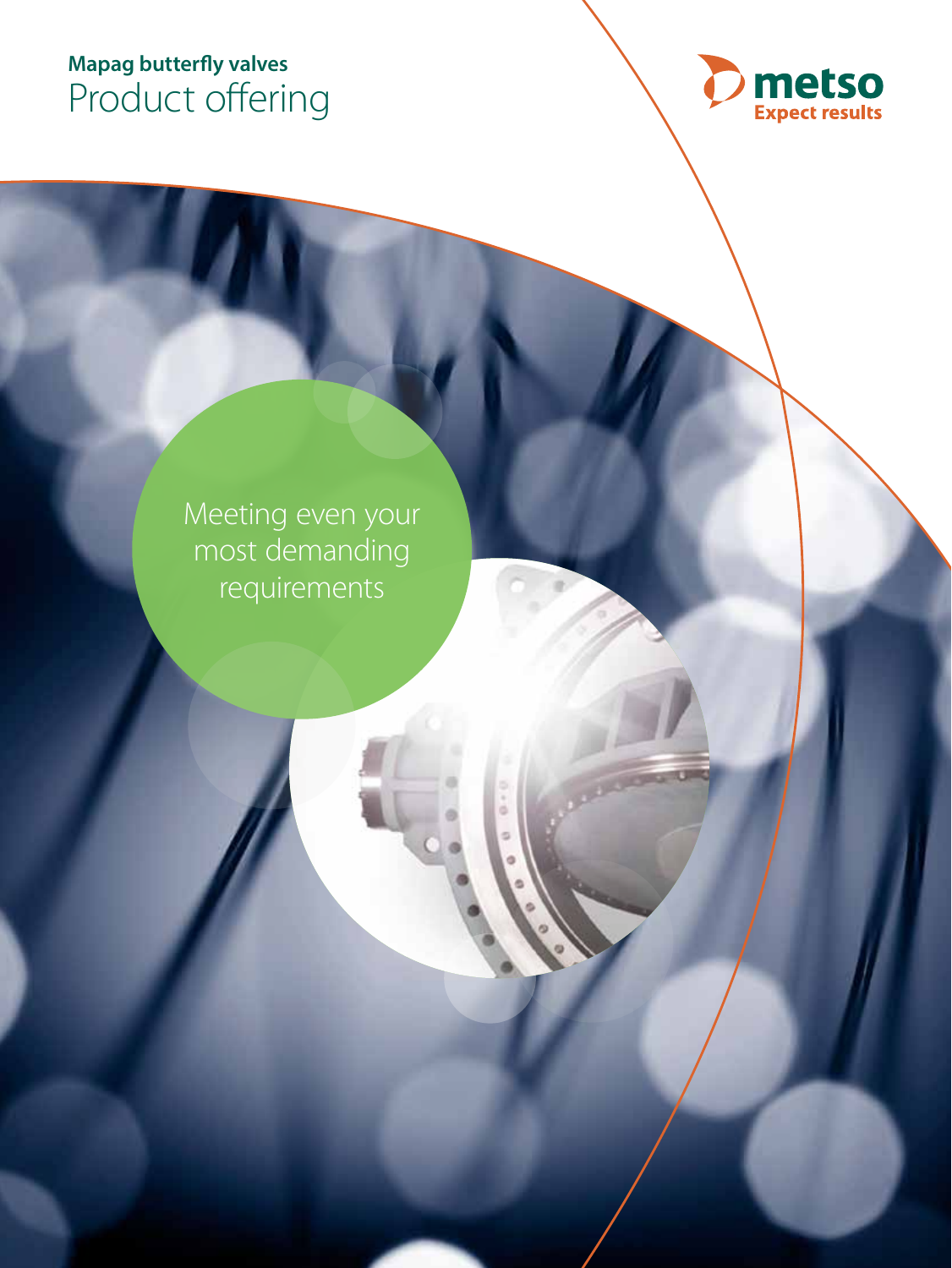

# Metso's Mapag product line offers engineered valve solutions

A wide spectrum of international references proves the reliability and low life cycle cost of the complete range of Mapag's products.

• superior sealing element long lasting speciality selected materials and body mounting provide protection from erosion

• bubble tight testing according to API 598

• emission prevention-qualified and live loaded packing design to fulfill exceed requirements of US Clean Air Amendment and Germany's TA-Luft

• industry's best disc valve flow coefficient

## **Product Range – Butterfly Valves**

The current range of butterfly valves covers operating temperatures from – 270 °C ( $-454$  °F) up to  $+820$  °C ( $+1508$  °F) and pressures from a vacuum up to 400 bar (CL 2500). The butterfly valve diameters range from 50 mm (2 inch) up to 2500 mm (100 inch) and are made of different materials.

The pneumatic actuators have a proven record of success in control and safety driven applications, operating with torques up to 60,000 Nm (531 000 lb/inch).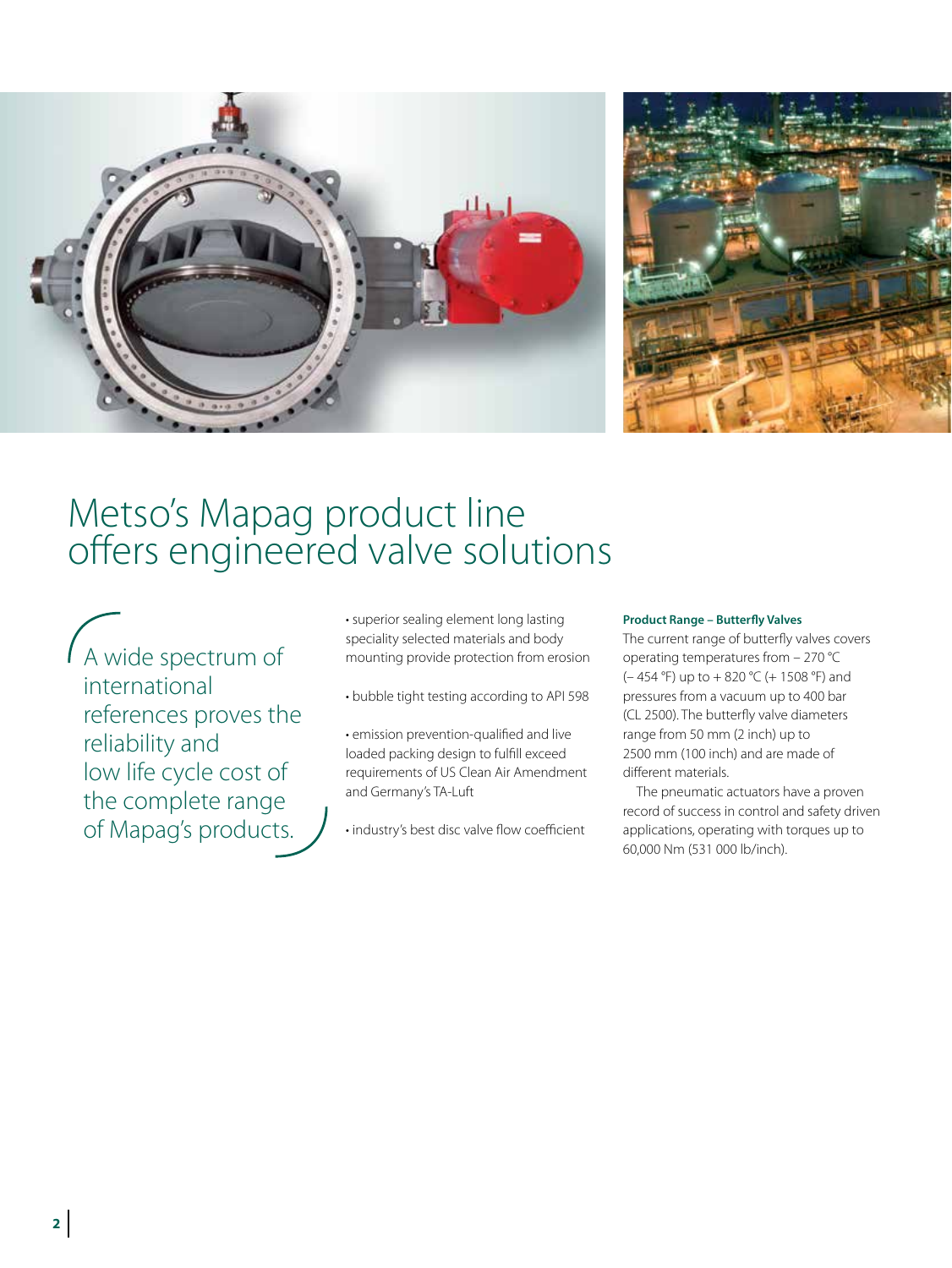



#### **Applications**

Mapag products are used across a wide spectrum of industries, e.g. chemical and petrochemical, natural gas, offshore, LNG and conventional power stations. The products include a special range for safety critical applications, e.g. fire and earthquake shut-down systems, patented as well as special rapid closing emergency shut-down valves.

## **Research, development and design**

In addition to the standard product range, Mapag is able to offer turn-key solutions for difficult applications.

New products are designed using 3-d

design software. Valves are fully tested and the design is optimized by computer simulation thus ensuring their reliability.

## **Quality**

Mapag operates its own quality management systems according to ISO 9001 (EN 29001), certified by the certification body. MAPAG is certified according to directive 97/23/EC module H and module H1.

## **Service**

Maintenance can be carried out at the customer's plant or on site by fully qualified Metso Mapag service personnel or, if necessary, at Mapag works.



3-d model of BK series valve, specially designed for receiving terminal and storage tanks. Valve fulfills the specification EN1743.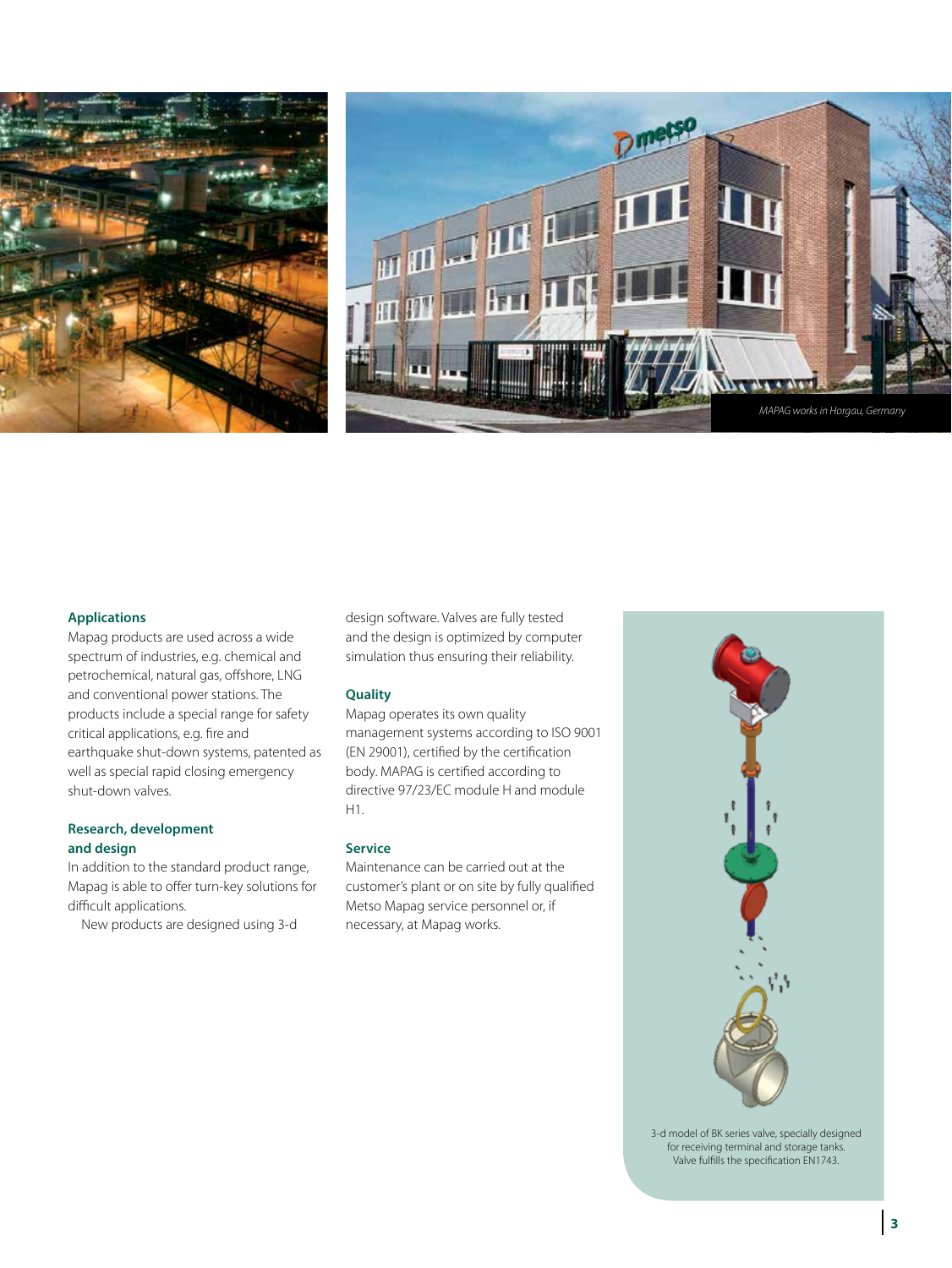## **High performance switch and control butterfly valves for hydrogen applications**

| Type: BA | Size and pressure range       | <b>Materials</b>                | Temperature range                    | <b>Application</b>                                                                                                                         |
|----------|-------------------------------|---------------------------------|--------------------------------------|--------------------------------------------------------------------------------------------------------------------------------------------|
|          | NPS 2 - NPS 36<br>CL 300, 600 | Carbon Steel<br>Stainless steel | -10 °C to 200 °C,<br>14 °F to 392 °F | Pressure swing adsorption<br>plants: processing of refinery<br>off-gases; recovery of high<br>pressure hydrogen; up to 2<br>million cycles |

## **Cryogenic flow control valves**

| <b>Type: BE</b> | Size and pressure range                      | <b>Materials</b>                    | Temperature range                       | <b>Application</b>                                                                                                                             |
|-----------------|----------------------------------------------|-------------------------------------|-----------------------------------------|------------------------------------------------------------------------------------------------------------------------------------------------|
|                 | <b>NPS 2 NPS 64</b><br>CL 150, 300, 600, 900 | Stainless Steel<br><b>Aluminium</b> | -270 °C to 200 °C,<br>-454 °F to 392 °F | For flow control in cryogenic<br>media, LNG plants, air separa-<br>tion, liquid oxygen, nitrogen,<br>helium and hydrogen, space<br>exploration |

## **MAPAG lever valves**

| Type: BH | Size and pressure range   | <b>Materials</b>                | Temperature range                      | <b>Application</b>                                                                                                                                                        |
|----------|---------------------------|---------------------------------|----------------------------------------|---------------------------------------------------------------------------------------------------------------------------------------------------------------------------|
|          | NPS 8 - NPS 100<br>CL 150 | Carbon Steel<br>Stainless Steel | -40 °C to 600 °C<br>-40 °F to 1 112 °F | Valve opens at precise pressure<br>differential without use of<br>separate monitoring.<br>Air separation, chemical<br>plants, cement and steel,<br>industry, safety valve |

## **Cryogenic butterfly valves**

| Type: BK   | Size and pressure range                                                         | <b>Materials</b>                                                      | Temperature range                       | <b>Application</b>                                                                                           |
|------------|---------------------------------------------------------------------------------|-----------------------------------------------------------------------|-----------------------------------------|--------------------------------------------------------------------------------------------------------------|
| <b>THE</b> | NPS 3 - NPS 64<br>CL 150, 300, 600, 900,                                        | Stainless Steel<br>Aluminium<br>Ni-alloy and also Special<br>Material | -270 °C to 200 °C,<br>-454 °F to 392 °F | Cryogenic and LNG<br>applications, air separation,<br>nitrogen, helium and<br>hydrogen, space<br>exploration |
|            | Weld End, Top Entry<br>LNG applications<br><b>NPS 4 - NPS 48</b><br>CL 150, 300 |                                                                       |                                         |                                                                                                              |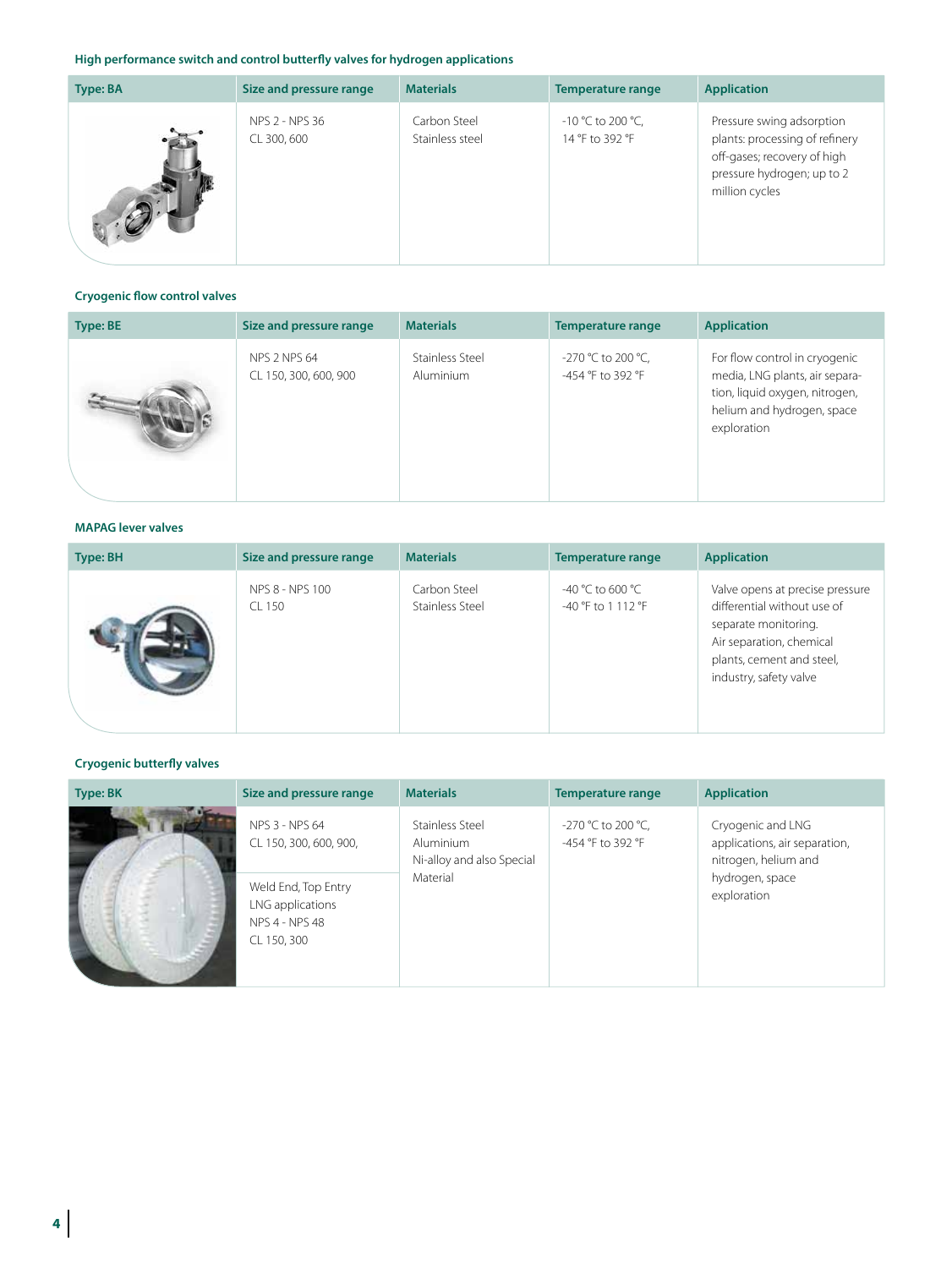## **High performance butterfly valves for oxygen recovery**

| Type: BO | Size and pressure range  | <b>Materials</b> | <b>Temperature range</b>             | <b>Application</b>                                                                                                                             |
|----------|--------------------------|------------------|--------------------------------------|------------------------------------------------------------------------------------------------------------------------------------------------|
|          | NPS 3 - NPS 40<br>CL 150 | Carbon Steel     | -10 °C to 200 °C,<br>14 °F to 392 °F | Pressure swing adsorption<br>plants for low pressure<br>oxygen and nitrogen in up to<br>2 million cycles with opening<br>and closing time <1 s |

## **Soft seated butterfly valves**

| <b>Type: Type BN</b> | Size and pressure range   | <b>Materials</b>                             | <b>Temperature range</b>                | <b>Application</b>                                                                                |
|----------------------|---------------------------|----------------------------------------------|-----------------------------------------|---------------------------------------------------------------------------------------------------|
|                      | NPS 3 - NPS 100<br>CL 150 | Carbon Steel<br>Stainless Steel<br>Duplex SS | $-16$ °C to 200 °C,<br>-10 °F to 400 °F | Standard butterfly valves with:<br>EPDM, VITON, PTFE and metal<br>seating for general application |

## **Metal seated butterfly valves for high pressure applications**

| <b>Type: BW</b> | Size and pressure range                                 | <b>Materials</b>                                                  | <b>Temperature range</b>                  | <b>Application</b>                                                                                                                                                                           |
|-----------------|---------------------------------------------------------|-------------------------------------------------------------------|-------------------------------------------|----------------------------------------------------------------------------------------------------------------------------------------------------------------------------------------------|
|                 | NPS 3 - NPS 100<br>CL 150, 300, 600, 900,<br>1500, 2500 | Carbon Steel<br>Stainless Steel<br>Duplex SS<br>Special Materials | -40 °C to 1450 °C,<br>$-40$ °F to 2642 °F | High pressure applications in<br>power plants, ethylene plants,<br>refineries, aero engines, chemi-<br>cal plants, slurries, polymeriz-<br>ing fluids, styrene, acrylic acid,<br>natural gas |

## **Double block and bleed with steam purging**

| <b>Type: MAPABLOC</b> | Size and pressure range         | <b>Materials</b> | <b>Temperature range</b>                | <b>Application</b>                                         |
|-----------------------|---------------------------------|------------------|-----------------------------------------|------------------------------------------------------------|
|                       | NPS 12 - NPS 100<br>CL 150, 300 | Carbon steel     | -40 °C to 600 °C,<br>-40 °F to 1 112 °F | Ethylene plants, transfer line<br>valve and decoking valve |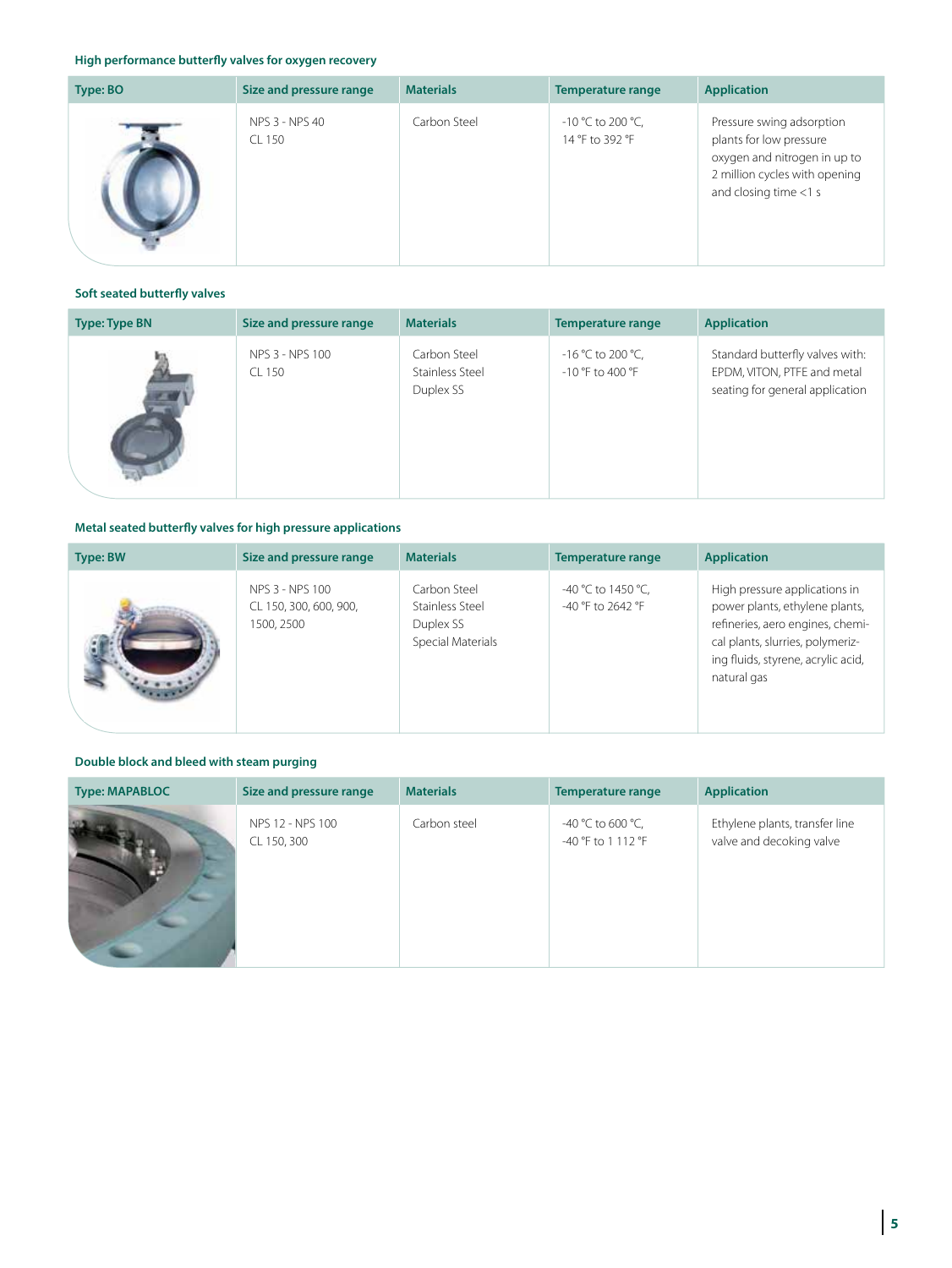

## **High temperature to cryogenic**

- Metal sealing
- - 200 °C to +1 000 °C
- Pressure to ANSI 600 (100 bar)
- Tested bubble tight (API 598)
- Design tightness to ANSI/FCI 70-2 Class V
- Varible material combinations
- Fire safe design

#### **High pressure polymeric ´O` ring PTFE/Viton/EPDM/PEEK**



## • -40 °C to +250 °C

- Pressure to ANSI 600 (100 bar)
- Bubble tight sealing as standard (API 598)
- Design tightness to ANSI/FCI Class VI
- Low torques small actuators
- Nearly all known sealing material can be used



#### **From high temperature to cryogenic, high pressures, slurries, polymerizing fluids, solid metal seat with hard faced option**

- Metal Sealing
- $\cdot$  -200 °C to  $\implies$  P °C
- Pressure to $\overline{\text{MNS}}$  600 (100 bar)
- Tested bubble tight (API 598)
- Design tightness to ANSI/FCI 70-2 Class VI
- Variable material combinations
- Fire safe design



#### **Block and bleed sealing systems**

- Double sealing with block and purge. Special design for ethylene plants
- -40 °C to +600 °C
- Pressure to ANSI 300 (50 bar)
- Design tightness to API598
- Variable material combinations
- Extremely tight sealing for safety applications
- Fire safe design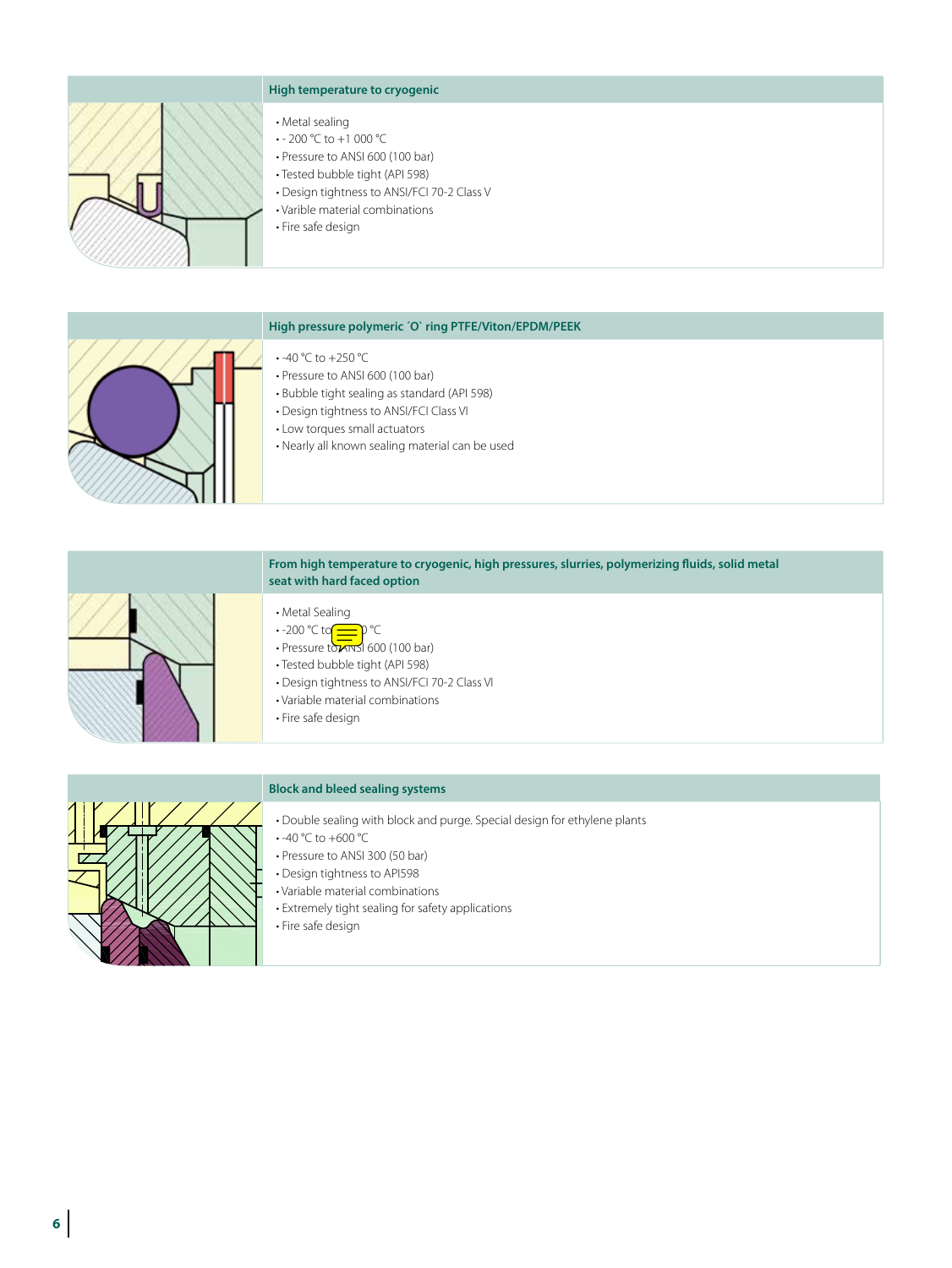

## **Double block and bleed**

- -40 °C to +1000 °C
- Pressure to ANSI 2500 (400 bar) (High temperature to cryogenic)
- Design tightness to ANSI/FCI 70-2 Class V & VI (High temperature to cryogenic)
- Variable material combinations
- Extremely tight sealing for safety applications
- Fire safe



## **Soft seated design, PTFE/VITON/EPDM**

- -40 °C to +250 °C
- Pressure to ANSI 600 (100 bar)
- Bubble tight design as standard
- Design tightness to ANSI/FCI Class VI



## **Metal design**

- -40 °C to +600 °C
- Pressure to ANSI 600 (100 bar)
- Tested bubble tight (API 598)
- Fire safe design

Mapag is able to offer turn-key solutions for very challenging applications.